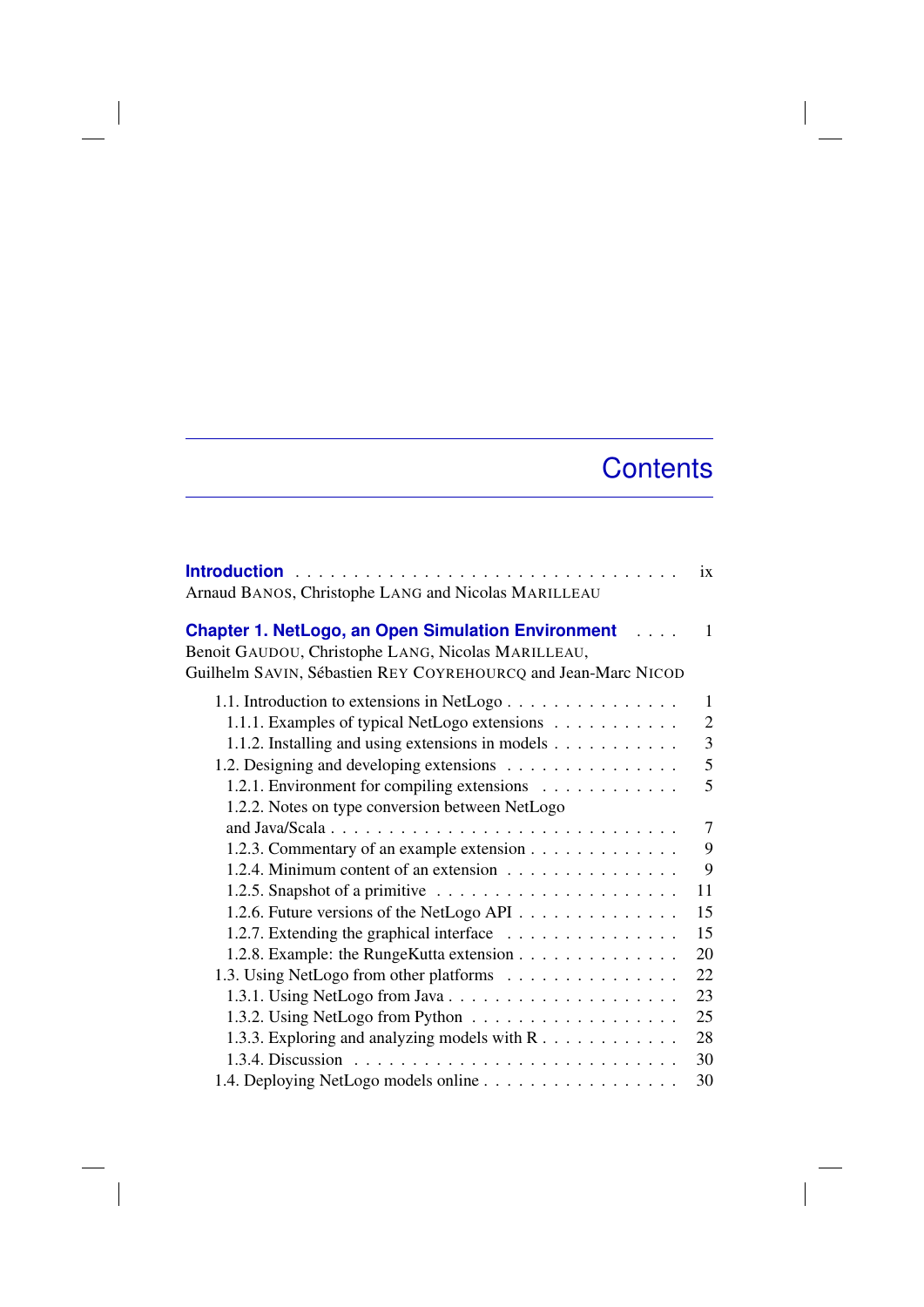## vi Agent-based Spatial Simulation with NetLogo 2

 $\overline{\phantom{a}}$ 

 $\begin{array}{c} \hline \end{array}$ 

|                                                                                                                                                                                                         | 31<br>32<br>34<br>35                         |
|---------------------------------------------------------------------------------------------------------------------------------------------------------------------------------------------------------|----------------------------------------------|
| <b>Chapter 2. Multiscale Modeling: Application to Traffic</b>                                                                                                                                           | 37                                           |
| Arnaud BANOS, Nathalie CORSON, Christophe LANG,<br>Nicolas MARILLEAU and Patrick TAILLANDIER                                                                                                            |                                              |
| 2.2. Two agent-based models: NaSch and Underwood<br>2.2.1. The NaSch model $\ldots \ldots \ldots \ldots \ldots \ldots \ldots$<br>2.2.2. The Underwood model $\ldots \ldots \ldots \ldots \ldots \ldots$ | 37<br>38<br>45<br>45<br>48<br>51<br>57<br>61 |
| <b>Chapter 3. Macro Models, Micro Models and Network-based</b><br>Arnaud BANOS, Nathalie CORSON, Éric DAUDÉ, Benoit GAUDOU and<br>Sébastien REY COYREHOURCQ                                             | 63                                           |
| 3.2. Description of the equation-based SIR model<br>3.3. Equation-based and agent-based propagation model:                                                                                              | 63<br>64                                     |
|                                                                                                                                                                                                         | 65                                           |
| 3.3.1. Distributed and non-spatial SIR model                                                                                                                                                            | 65                                           |
| 3.3.2. Spatially distributed SIR model with local interactions<br>3.3.3. Spatially distributed model with local neighborhoods and                                                                       | 67                                           |
| explicit contact between individuals<br>3.3.4. Spatially distributed SIR model with a network of                                                                                                        | 68                                           |
|                                                                                                                                                                                                         | 69                                           |
| 3.4. Coupling SIR models based on networks                                                                                                                                                              | 72                                           |
| 3.5. SIR coupling without scaling: Metapop model                                                                                                                                                        | 72                                           |
| 3.5.1. Presentation of the Metapop model<br>3.5.2. Numerical integration of a network of coupled SIR using                                                                                              | 72                                           |
| Runge-Kutta implemented in NetLogo                                                                                                                                                                      | 74                                           |
| 3.5.3. Examples of results $\ldots \ldots \ldots \ldots \ldots \ldots \ldots$                                                                                                                           | 76                                           |

 $\overline{\phantom{a}}$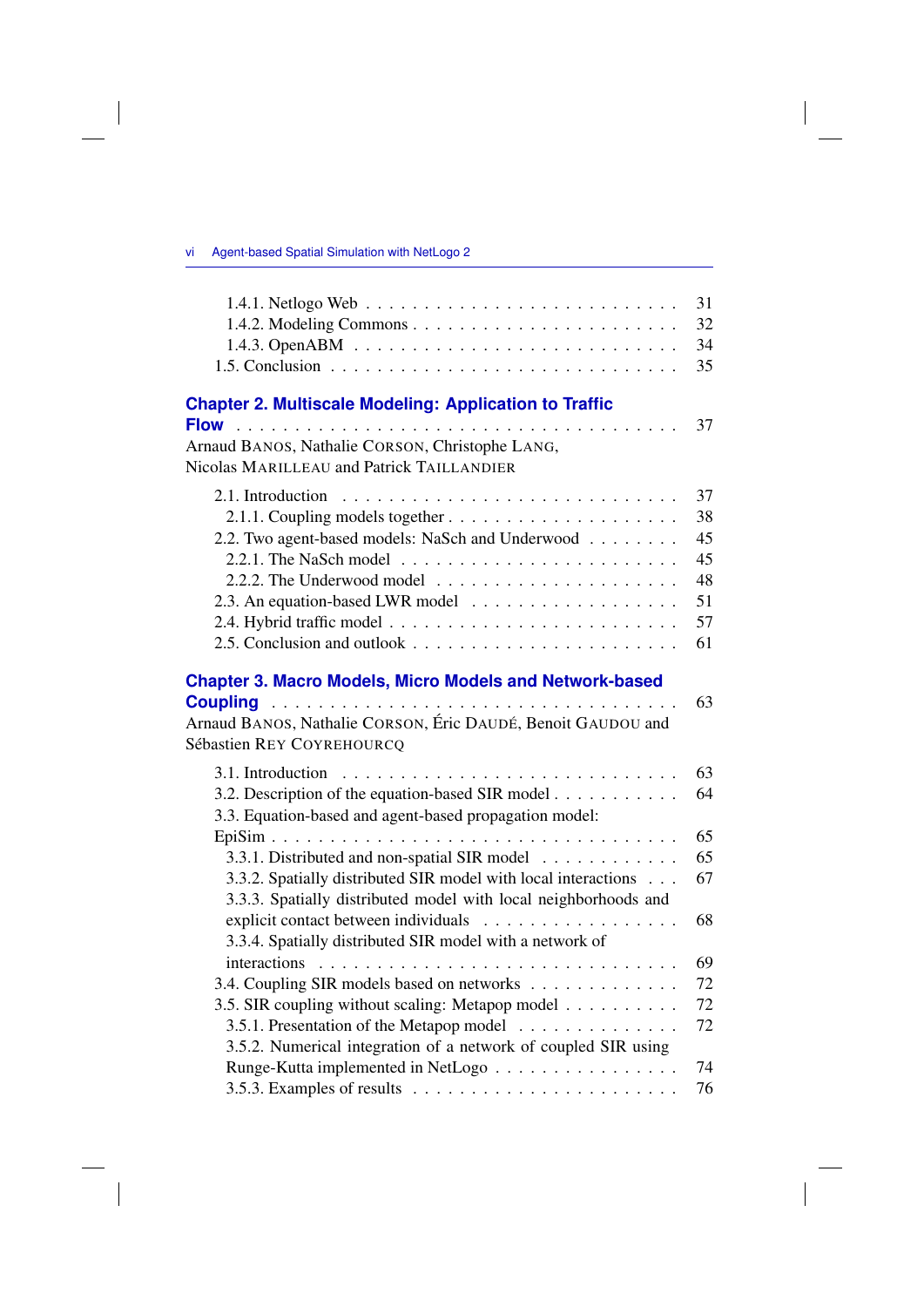| Contents |  | VII |
|----------|--|-----|
|          |  |     |

| 3.6. SIR coupling with scaling: MicMac model                                                        | 77<br>77 |
|-----------------------------------------------------------------------------------------------------|----------|
| 3.6.2. General description of the working principle of the                                          |          |
|                                                                                                     | 78       |
| 3.6.3. Initialization: calibrating the model<br>3.6.4. Using the RK4 extension to perform numerical | 79       |
|                                                                                                     | 80       |
| 3.6.5. Switching between the continuous and discrete parts of the                                   |          |
|                                                                                                     | 80       |
|                                                                                                     | 83       |
|                                                                                                     | 84       |
| <b>Chapter 4. Networking, Networks and Dynamic Graphs </b>                                          | 85       |
| Stefan BALEV, Antoine DUTOT and Damien OLIVIER                                                      |          |
|                                                                                                     | 85       |
| 4.1.1. Networks: a vague, equivocal and often misused                                               |          |
| concept                                                                                             | 85       |
| 4.1.2. From reality to theory                                                                       | 87       |
| 4.2. Networks and graphs in NetLogo                                                                 | 89       |
|                                                                                                     | 90       |
| 4.2.2. Search for the largest connected component                                                   | 92       |
| 4.2.3. Searching for the shortest path                                                              | 95       |
|                                                                                                     | 103      |
|                                                                                                     | 111      |
|                                                                                                     |          |
| <b>Chapter 5. Swarm Problem-Solving Actual Lines Chapter 5. Swarm Problem-Solving</b>               | 117      |
| Antoine DUTOT and Damien OLIVIER                                                                    |          |
| 5.1. Introduction $\ldots \ldots \ldots \ldots \ldots \ldots \ldots \ldots \ldots \ldots$           | 117      |
|                                                                                                     | 118      |
| 5.2.1. Swarm intelligence and collective intelligence                                               | 118      |
| 5.2.2. Interactions, self-organization and stigmergy                                                | 120      |
| 5.3. Collective sorting $\ldots \ldots \ldots \ldots \ldots \ldots \ldots \ldots$                   | 122      |
| 5.3.1. Ant behavior $\ldots \ldots \ldots \ldots \ldots \ldots \ldots \ldots \ldots$                | 122      |
| 5.3.2. Model analysis                                                                               | 125      |
| 5.4. From food sourcing to finding the shortest path                                                | 127      |
| 5.4.1. From the natural model to the virtual model                                                  | 129      |
| 5.4.2. The traveling salesman and Ant System                                                        | 138      |
|                                                                                                     | 147      |

 $\overline{\phantom{a}}$